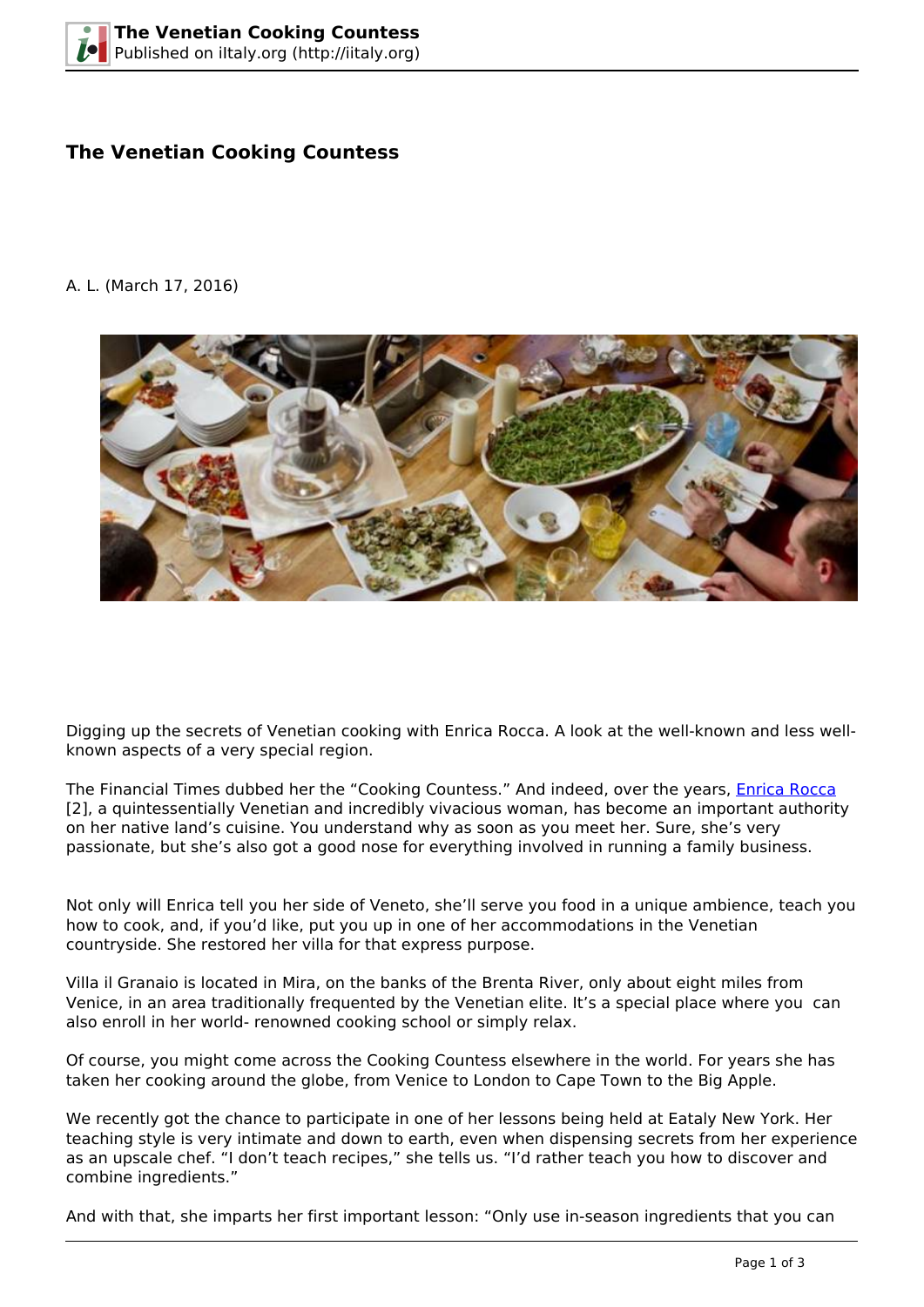

find in the market."

## **Change and Tradition**

Listening to Erica talk about her brand of cooking is a delicacy in and of itself.

"As our lifestyles have utterly changed (fewer manual jobs, more sedentary lives), Venetian cuisine has to adapt by incorporating lighter dishes with fewer calories. And for many dishes it would be impossible to use the original recipes because the public wouldn't appreciate it. The flavors are too strong or too bitter (you hear older people often complain that radicchio isn't as bitter as it was 30 years ago) or too fatty. That is why I try to lighten dishes while still hewing as close as I can to tradition."

Wise words. But what are the main features of Venetian cooking in Erica's opinion? "Above all it is made with products from the region, which vary widely from place to place. We have the seaside, mountains and plains, meaning we can eat fish, and game from both the mountains and lagoons (duck, pigeon, pheasant). The vegetables are excellent, especially those products in the Venetian lagoon. The dishes themselves are simple, but rich in flavor, especially when you can get away from the tourist centers and venture out into the countryside and around the mountains..."

And then of course there is the Oriental influence—one that dates back to the ancient tradition of the Eastern spice trade, when Venice was one of the first centers of the world. Back to the time of Marco Polo...

### **"You Must Be Demanding"**

We wonder how easy it is to practice her way of cooking in New York. It's not as though we can pick up the kinds of ingredients you find among the market stalls of the Rialto... But Enrica assures us "you can do it anywhere, as long as you use the best products possible. You must be demanding."

Being demanding is sort of the education mission of Enrica, especially abroad. "It's very fashionable to cook nowadays— it's all people talk about! The risk is that cooking turns into more of a show than something serious." Recipes are, in fact, very trendy... "Yes. And to think that recipes are just a commodity of modern times! Our ancestors would make dishes with whatever they could find inside of "zero kilometers" (i.e., in the garden or chicken coop behind their houses). And everything had much more flavor! That's why I teach my clients to go to the market, buy the freshest stuff there is, and then decide what dishes to make with what we have."

We often heard Rocca denounce the fact that Italian culinary culture is dying out, especially in the big cities and touristy areas. Is that—like everything else in our culture— becoming more mainstream?

"Unfortunately it is. Personally, Itryto make the public understand that pasta, pizza and lasagna are but a very small part of Italian culture. Every region, every city has its specialties..." Lesson number 2: part of being demanding entails learning how to pick up the different flavors and subtleties of Italian cuisine. That's not all. Venetians have always known how to host. "I think receiving guests is important in all of Italy," says Rocca, rather modestly.

"But the Venetians are definitely always happy to open their doors and offer a slice of salami and a glass of wineand share the specialties of their land. Of course, speaking fromexperience, Venice may not be the best example given that there are too many tourists with respect to the size of the city. But in the rest of Veneto you'll never be disappointed."

#### **Veneto, Wine's Dominion**

We often talk about its food and tend to forget that the region produces some of the great wines.